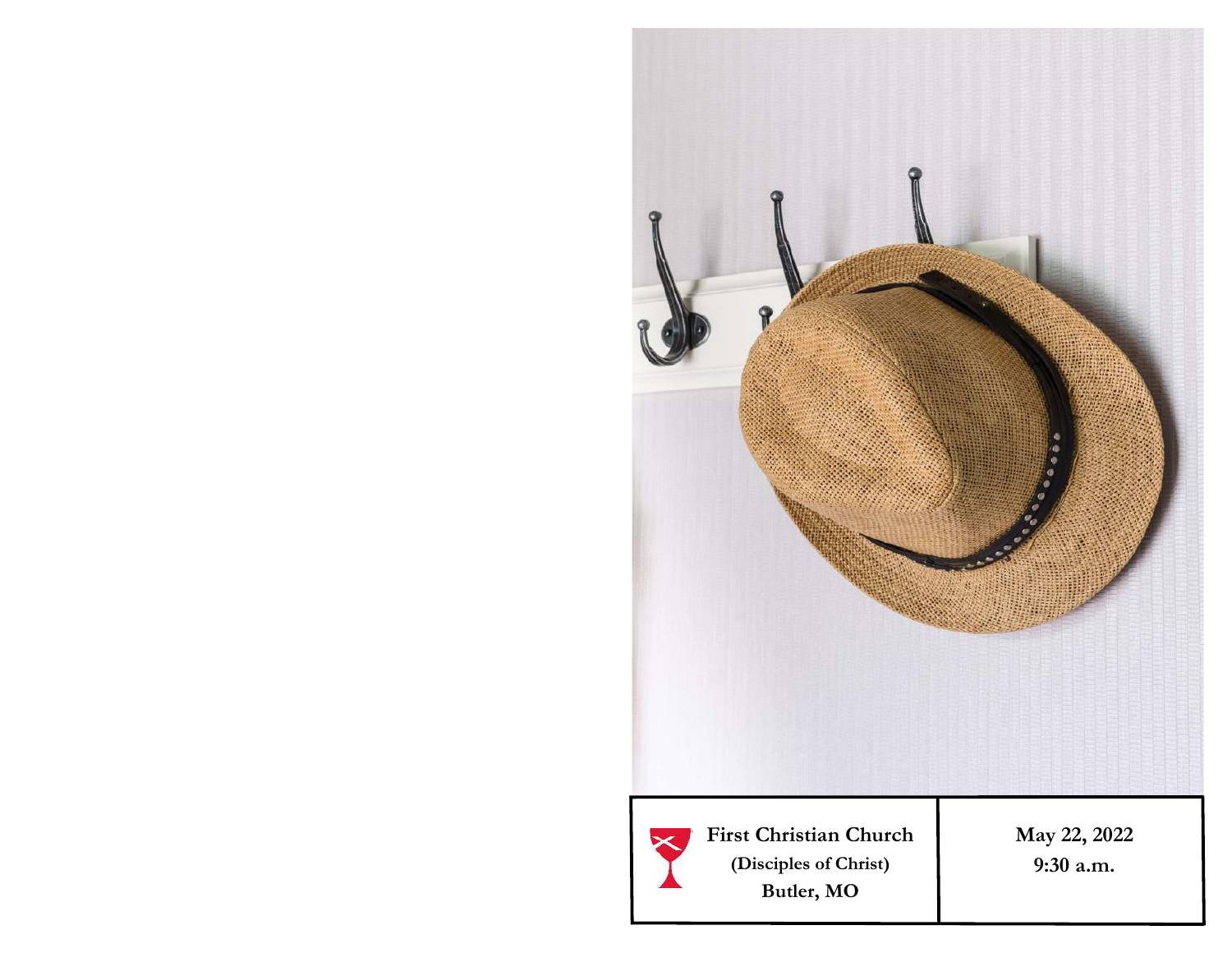# **Service for the Lord's Day**

Sunday, May 22, 2022

**Ioys and Concerns** Rev. Sharla Hulsey

*In order to respect privacy, joys and concerns will be discussed before the public livestream. Please fill out a prayer request form and place in the offering tray during communion*.

### Welcome and Announcements **Announcements** Justin Quick, Elder

*If you are joining Sunday worship via Facebook Live, let us know you are tuning in by leaving a comment on the live stream video or visit fccbutler.org and click the Register Attendance button.*

## **We Gather to Praise God**

### Prelude Mary Coffman, Accompanist

*Bringing the Light of Christ into the Sanctuary*

- **\***Call to worship (please rise as able) Justin Quick & Congregation
- L: Why are you here today?
- **P: We're here to hear the Word of God, and to join Jesus Christ at his Table.**
- L: Why are you here today?
- **P: We're here because it's what we do on Sundays.**
- L: Why are you here today?
- **P: We're here to see friends we haven't seen all week.**
- L: In any case, may Christ be proclaimed in this time and place.
- **P: May our hearts be transformed by being here today.**

\*Opening Hymn CH# 610 (All)

"Living for Jesus"

**\***Invocation Justin Quick & Congregation

**We gather to worship, O God, for many reasons, with many needs, and in many moods. Some of us are ready to shout our praise! Some cry out to you in pain and fear. Some of us aren't really awake yet. Some of us long to be in your presence and receive direction from your Word. Meet us here as we are, O God, and respond to our needs and moods with steadfast love. Amen.** 

Recognition of Graduating Seniors

*Procession and Presentations*  $\qquad \qquad$  Carol Roberts *Prayer for the Graduates* Sharla Hulsey

"Have Thine Own Way, Lord"

## Silent Meditation Sharla Hulsey

## Pastoral Prayer - *The Lord's Prayer* Sharla Hulsey

 **Our Father who art in heaven, hallowed be Thy name. Thy kingdom come, Thy will be done on earth as it is in heaven. Give us this day our daily bread, and forgive us our debts as we forgive our debtors. And lead us not into temptation, but deliver us from evil; for Thine is the kingdom and the power, and the glory forever. Amen.**

## Musical Interlude Mary Coffman

Psalm Reading Justin Quick & Congregation

Psalm 138:1-3, 7-8 *(United Methodist Hymnal)* 

- L: I give you thanks, O LORD, with my whole heart; before the gods I sing your praise;
- **P: I bow down toward your holy temple and give thanks to your Name for your steadfast love and faithfulness;**
- L: for you have exalted your Name and your Word above everything.
- **P: On the day I called, you answered me, you strengthened my life.**
- L: Though I walk in the midst of trouble, you preserve my life;
- **P: you stretch out your hand against the wrath of my enemies and your right hand delivers me.**
- L: O LORD, fulfill your purpose for me;
- **P: O LORD, may your steadfast love endure for ever. Do not forsake the work of your hands.**

| <b>Special Music</b>       | "I Thank My God for You" | Adult Choir   |
|----------------------------|--------------------------|---------------|
|                            |                          |               |
| Scripture                  |                          | Chuck Lewis   |
|                            | Philippians 1:1-18a      |               |
|                            |                          |               |
| Message                    |                          | Sharla Hulsey |
|                            | "I Thank My God for You" |               |
| Invitation to Discipleship |                          | Sharla Hulsey |
|                            |                          |               |

**\* Please rise as able \* Please rise as able**

**Prayer Hymn** CH# 588 (1,3,4)